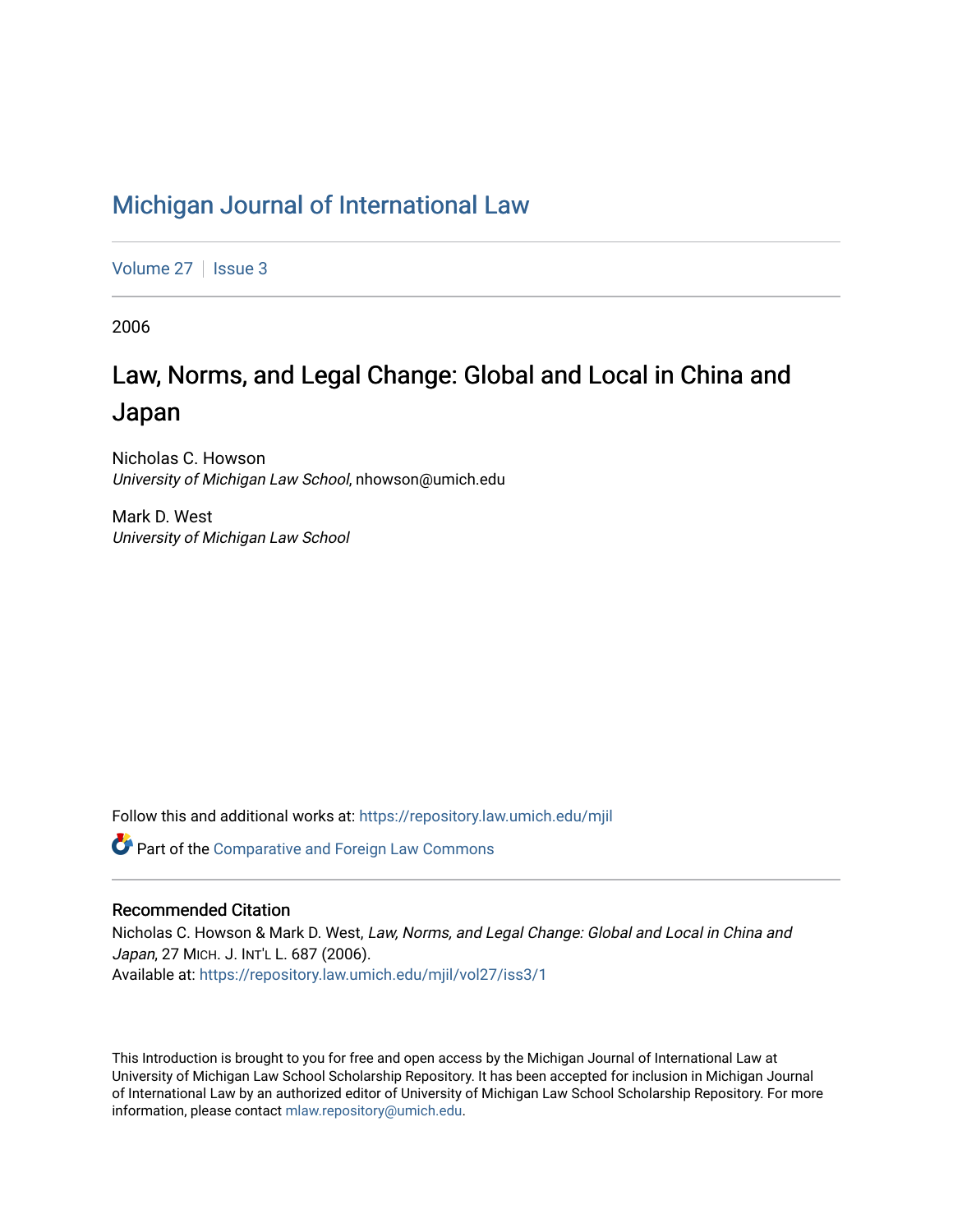### **LAW, NORMS, AND LEGAL CHANGE: GLOBAL AND LOCAL IN CHINA AND JAPAN**

*Nicholas C. Howson\* Mark D. West\*\**

The editors of the *Michigan Journal of International Law* have boldly brought together four articles and commentary that focus on different aspects of the same problem in China and Japan: the relationship between domestic legal change and foreign and/or "international" law and regulation, "soft" agreements, norms, or even cultural practices. The compilation is bold in part because scholarship on change in East Asian law and legal systems often suffers from one of two defects. First, it often focuses on purely domestic phenomena in only one system, ignoring the comparative connections. Second, scholars often attack the problem from an exclusively comparative perspective, setting up two apparently different systems, one "developed" and the other "backward" or "unsophisticated," with accompanying commentary on how they clash or how the latter "conforms" or "measures up" to the former.

The authors in this issue instead raise questions about relationships and processes that place rather earth-shaking developments in China and Japan over the past **50** years within the wider global context. Those questions are difficult; the authors strive to avoid easy portrayals of legal imperialism or externally-imposed/internally-ignored norms while wading fearlessly into provocative debates about political, economic, and cultural influence. The questions also are timely because of the sheer scope and volume of legal system change in Japan and China over the past **50** years and the now acknowledged importance of powerful Japan and newly-resurgent China in the global economic, political, and legal order (however defined).

This issue also represents a bold move because neither of us (Howson works on China, West on Japan) had any formal role in instigating or editing the compilation. The work is entirely student-driven, and we think the initiative and the finished product reflect nicely Michigan Law School's century-long history with Chinese and Japanese law.

The editors have assembled here four articles that offer unique perspectives on law and norms in China and Japan. We offer no new insights into their accounts in this introduction. Instead, we briefly describe the four articles and then raise a few conjectures about how they might fit together.

**<sup>\*</sup>** Assistant Professor of Law, University of Michigan Law School.

**<sup>\*\*</sup>** Nippon Life Professor of Law, University of Michigan Law School.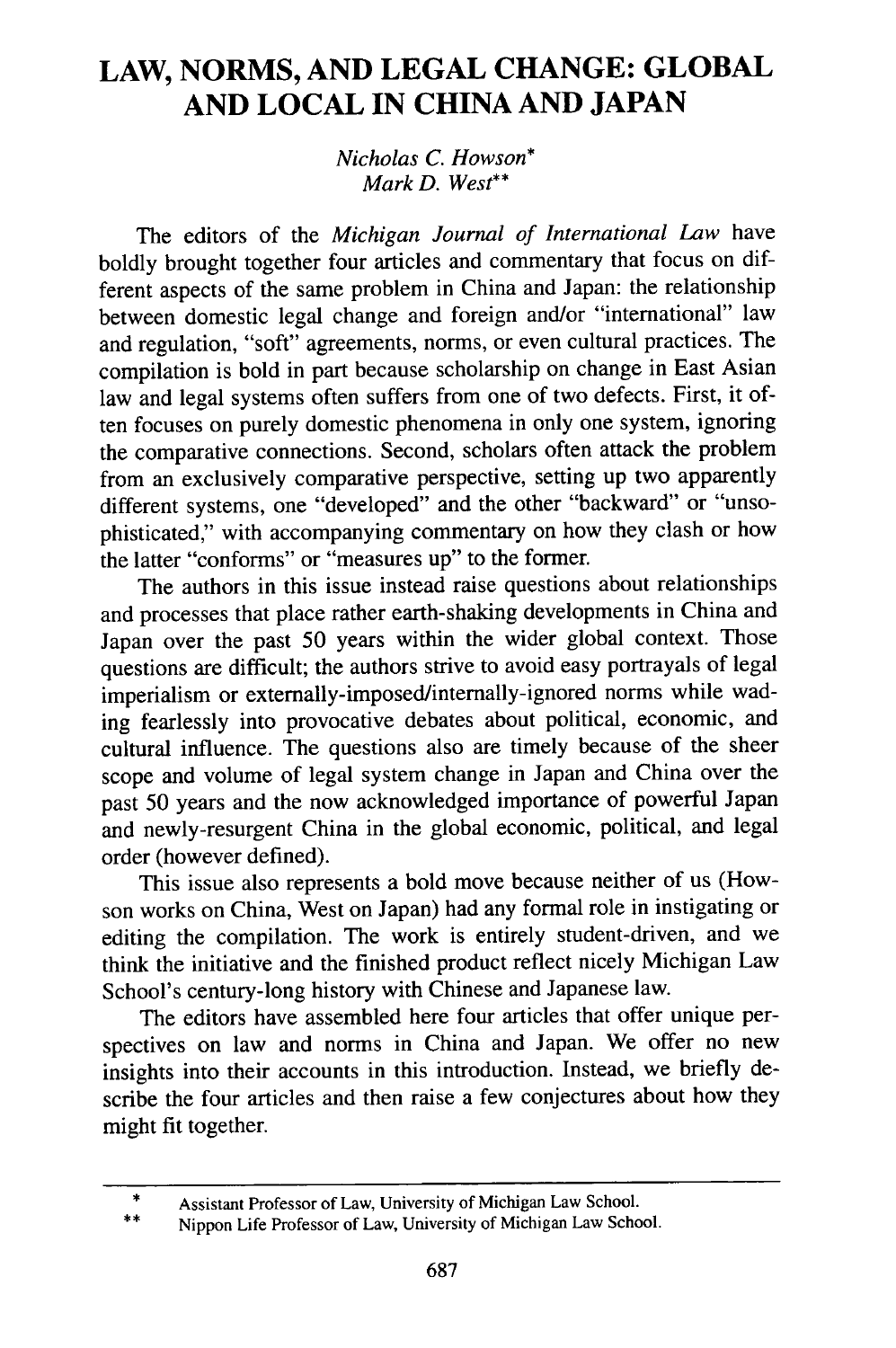Randy Peerenboom's *What Have We Learned about Law and Development? Describing, Predicting, and Assessing Legal Reforms in China* is another building block in his now voluminous *oeuvre* addressing the implementation of "rule of law" (contrasted with "rule of man" or "rule *by* law") in the People's Republic of China.' A flurry of recent scholarly literature, front-page journalism, and more than a few pundit commentaries have addressed the extent to which the "rule of law" exists or even matters in transitional China.<sup>2</sup> In other writings, Peerenboom has sought to address, in great detail, what "rule of law" in the PRC context might be, seeking most famously to distinguish between "thick" and "thin" theories of rule of law, and evaluate China's 25-year-old program of "legal construction" accordingly. Peerenboom now advances his prior work by questioning what actually constitutes legal "reform" (at least in the Chinese context), speculating on how it comes about, and then providing ideas about how to evaluate it-for Chinese consumers of the constructed system or international actors (whether states or individuals) studying or seeking to spur developments inside the PRC.

Peerenboom concludes, among other things, that there neither is nor should be a single approach to law and development and that the various metaphors we use to describe reform-horizontal (foreign or domestic source) or vertical (top-down)—may be misleading or flatly wrong. Instead, he argues strongly for an "inductive" (or bottom-up) inquiry into the phenomenon of legal change in the Chinese circumstance and demands that policymakers and outside observers carefully evaluate on a case-by-case basis which is better: the borrowing of legal reforms from abroad or modification of existing local institutions. In the most compelling sections of his article, Peerenboom speculates on the way in which locally-inspired mechanisms (such as the much-maligned adjudicative committee or "individual case supervision" tools used in the Chinese

*<sup>1.</sup> See e.g.,* RANDALL PEERENBOOM, CHINA'S **LONG** MARCH TOWARD RULE OF **LAW** (2002).

<sup>2.</sup> *See, e.g.,* Howard W. French, *Chinese Turn to Civic Power as New Tool, N.Y* TIMES, Apr. 11, 2006, at **Al;** Joseph Kahn, *At a Secret Meeting, Chinese Analysts Clashed Over Reforms,* N.Y. TIMES, Apr. 6, 2006, at A14; Joseph Kahn, *A Sharp Debate Erupts in China Over Ideologies,* N.Y. **TIMES,** Mar. 12, 2006, at A **1;** Joseph Kahn, *When Chinese Sue the State, Cases Are Often Smothered,* N.Y. TIMES, Dec. 28, 2005, at **Al;** Joseph Kahn, *Deep Flaws, and Little Justice, in China's Court System,* N.Y TIMES, Sept. 21, 2005, at Al; Phillip P. Pan, *In China, Turning the Law Into the People's Protector,* WASH. **POST,** Dec. 28, 2004, at Al; Joseph Kahn, *Chinese Advocates of Reform Seek Help From Deng's Spirit, N.Y.* TIMES, Aug. 21, 2004, at Al; Joseph Kahn, *Let Freedom Ring? Not So Fast. China's Still China,* N.Y. TIMES, May 3, 2004, at **A3;** Phillip P. Pan, *Chinese Leaders Speak of Reform, But How Quickly?,* WASH. **POST,** Mar. 14, 2004, at Al4; John Pomfret, *Execution Reveals Party's Grip in China; Case Highlights Flaws* in Legal System, WASH. **POST,** Dec. 23, 2003, at A12; John Pomfret, *Defense Lawyers In China Find State Is Judge and Jury,* WASH. **POST,** Dec. 31, 2002, at Al.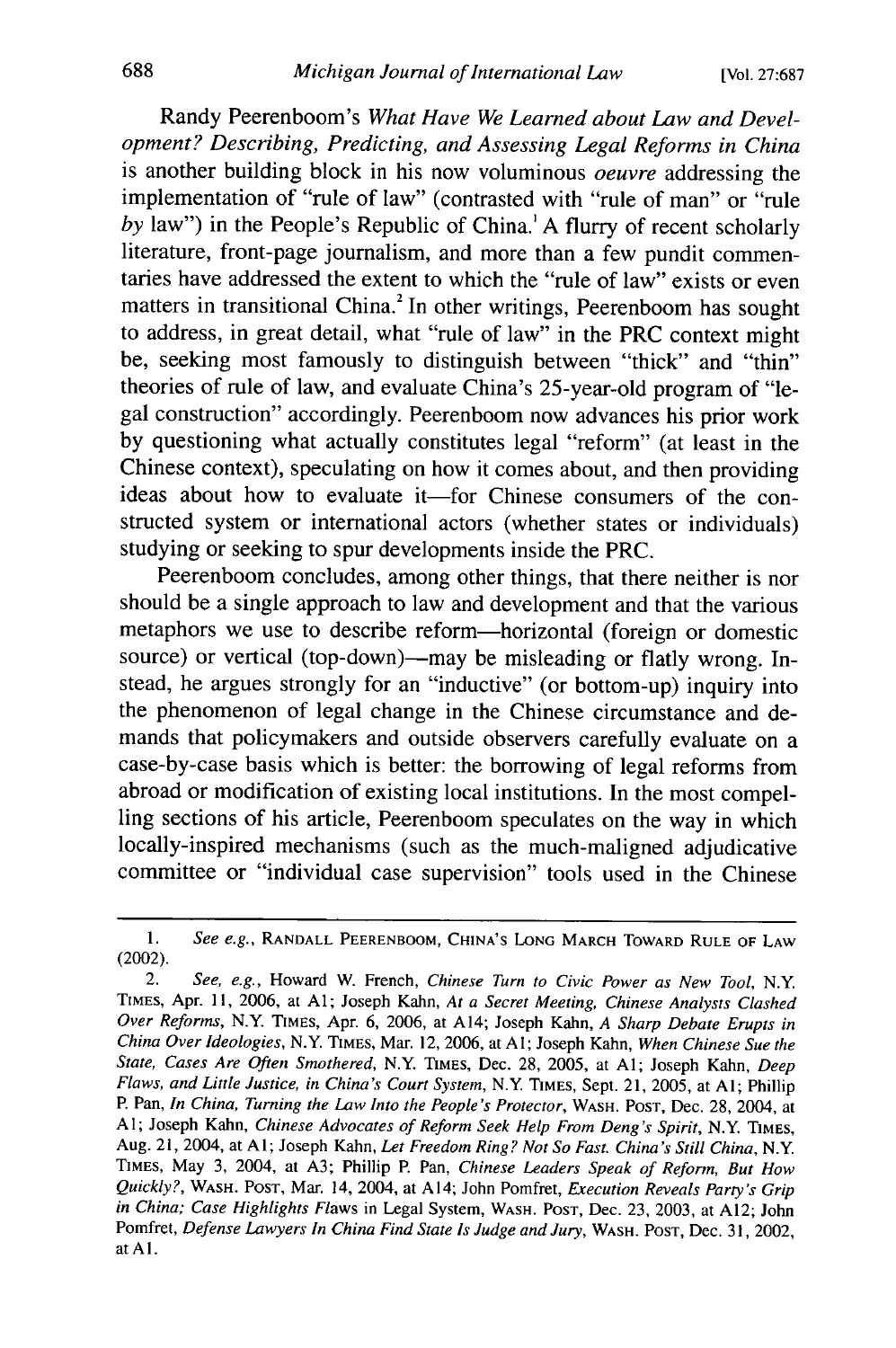#### Spring **2006]** *Introduction*

court system) may actually contribute pragmatically to real "rule of law" and thoroughgoing reform, notwithstanding virulent criticism heaped on such mechanisms by Chinese academics and reformers and foreign observers alike.

Takao Tanase's *Global Markets and the Evolution of Law in China and Japan* provides a useful bridge between Peerenboom's China "rule of law"-focused article and the two Japan-focused pieces that complete the issue. Tanase begins by examining the premise that the development of law in both states historically has been undertaken by copying Western models (or, in the Chinese case, Western models via Japanese importations). He then argues based on parallel developments in China<br>and Japan that imitation or direct importation, even in an increasingly "globalized" world, is not the only possible path: law in both states evolves as a product of both market competition and indigenous culture. In this way, Tanase on Japan and China is in complete agreement with Peerenboom on China, in that they both seek to privilege the inductive, or "bottom-up," process of legal transformation in programs of reform. At the same time, Tanase puts great weight on "extralegal" norms, practices, and expectations being determinative in the way a formal legal system is rendered.

Like Tanase, Eric Feldman in *The Culture of Legal Change: A Case Study of Tobacco Control in Twenty-First Century Japan* also looks at how law has been imported into Japan, and he offers yet another explanatory peg: norms come first, followed by a desire to "conform" to those norms, which brings about formal adoption by the state. Looking at the legal control of tobacco and smoking in Japan, Feldman shows how a series of laws enacted in 2000 came about largely as the result of changing norms. The changes in those norms arose directly from an earlier-and rather violent-norm shift in the West. (Critically, the external norm shift with respect to tobacco and smoking culture was absolutely opposed and contradictory to the prevailing norm in Japan.) As in the past, Japan imported those norms into its own system, they resonated there, and they took shape as law. Feldman does a masterful job of tracing the story of this process, while offering important ideas about why Japan desired conformity with the external norm and why it sought to import the norm into the formal legal system.<sup>3</sup>

Chuck Whitehead expands on the theme of external or international (global) norms, and compliance with or defection from the same in the Japanese case, in *What's Your Sign? International Norms, Signals, and*

<sup>3.</sup> This piece dovetails nicely with Feldman's work on norms of private enforcement in a closed system. *See* Eric A. Feldman, *The Tuna Court: Law and Norms in the World's Premier Fish Market,* 94 **CAL.** L. REV. (forthcoming 2006).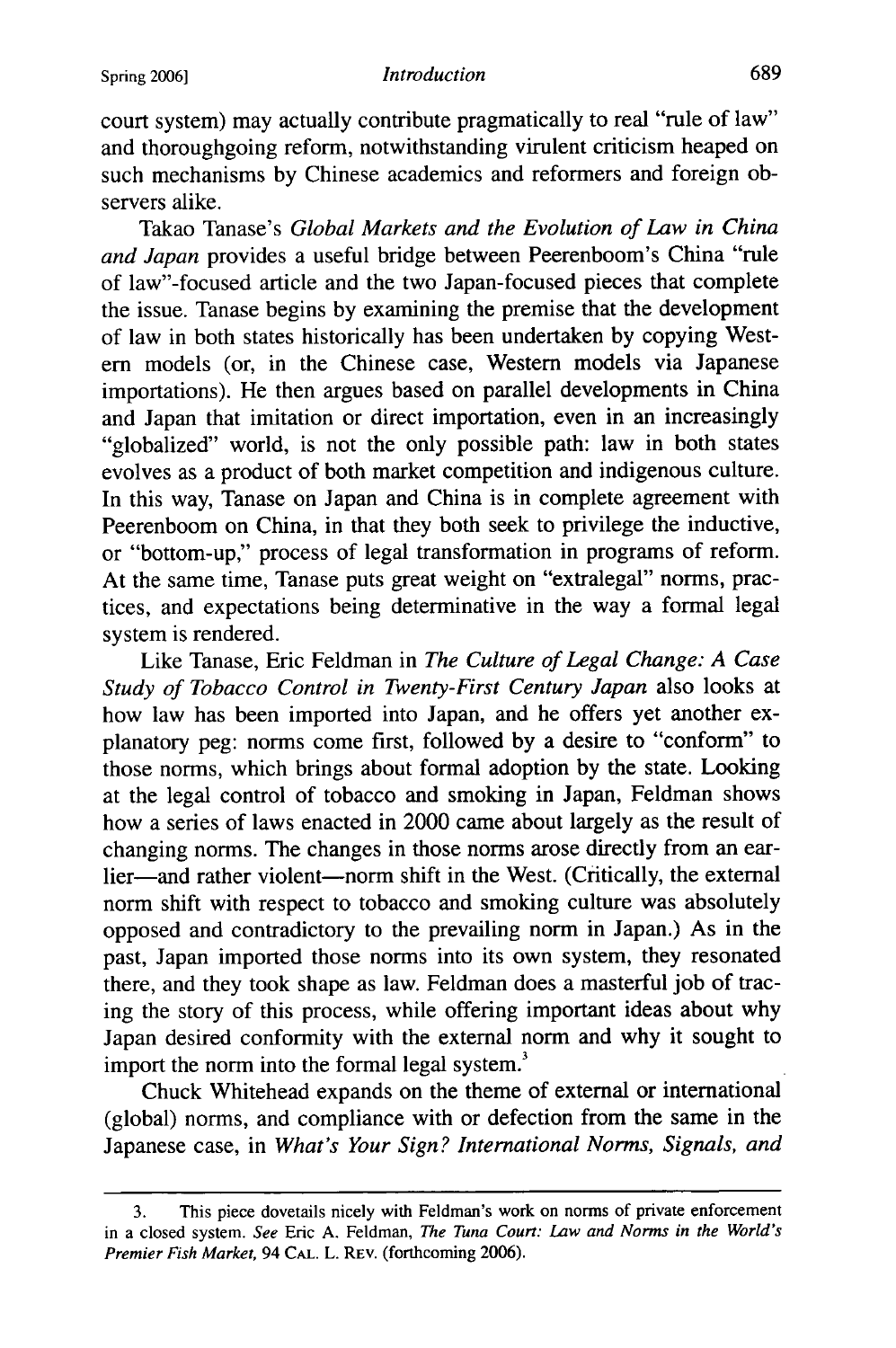[Vol. **27:687**

*Compliance.* Whitehead examines international administrative law regulation of the banking industry and, necessarily, a different class of players and issues than those Feldman analyzes.4 He looks specifically at Japan's formal adoption and then incomplete or at least difficult implementation of the Basel Accord, which (among other things) set a minimum percentage of capital to risk-weighted assets. The Accord is non-binding, and Japan could have defected at any time, but instead it chose to comply, at least in part, with the Accord's eight percent minimum, even in the face of economic difficulties and a sudden loss of asset value (for banks and all other actors). In broad strokes, Whitehead's conclusion is similar to Feldman's: foreign or international norms, and a desire to conform with the same or be *seen* to be conforming with the same, directly influenced legal developments in Japan.

We find several themes in the articles particularly intriguing. First, the two articles about Japan are primarily about norms and how they are translated, or not, into the domestic legal system-or at least the restraints on domestic actors. The two articles about China are primarily about "rule of law," substantive law, and formal legal institutions. This is a somewhat odd turnabout, as it is Japan that is usually understood to have strong legal institutions: a strong civil law tradition, a strong judiciary, and an independent bar. China is perceived to be far weaker in the legal institutional context. We think these contrasting focuses are an indication of the different stages of China and Japan in their respective versions of legal system development. While China is grappling with the most basic questions surrounding "rule of law" (substantive, institutional, and increasingly *political),* Japanese developments since World War II demand an analysis of phenomena that might be more sophisticated, mature, or engrained.

The focuses of these articles directly reflect what is happening on the ground in China and Japan (and with the two states as actors in the international system) as well. Japan appears to be becoming more legalistic: it is expanding the size of its bar, the number of lawsuits is rising, court opinions are becoming increasingly important, and private parties are using contracts to structure their relations more now than in the past. Within this mix, people—not just scholars—are struggling to figure out how the old norms fit and how the new law might reflect new norms. For China, the dynamics are slightly different. There can be little doubt that people in China (like in Wisconsin<sup>5</sup> and Shasta County, California<sup>6</sup>) con-

<sup>4.</sup> For another take on Basel norms, see Michael S. Barr & Geoffrey P. Miller, *Global Administrative Law: The View from Basel,* 17 **EUR.** J. INT'L L. 15 (2006).

<sup>5.</sup> *See* Stewart Macaulay, *Non-Contractual Relations in Business: A Preliminary Study,* 28 AM. Soc. REV. 55 (1963).

<sup>6.</sup> *See* ROBERT C. ELLICKSON, ORDER WITHOUT LAW: How NEIGHBORS SETTLE Dis-**PUTES** (1991).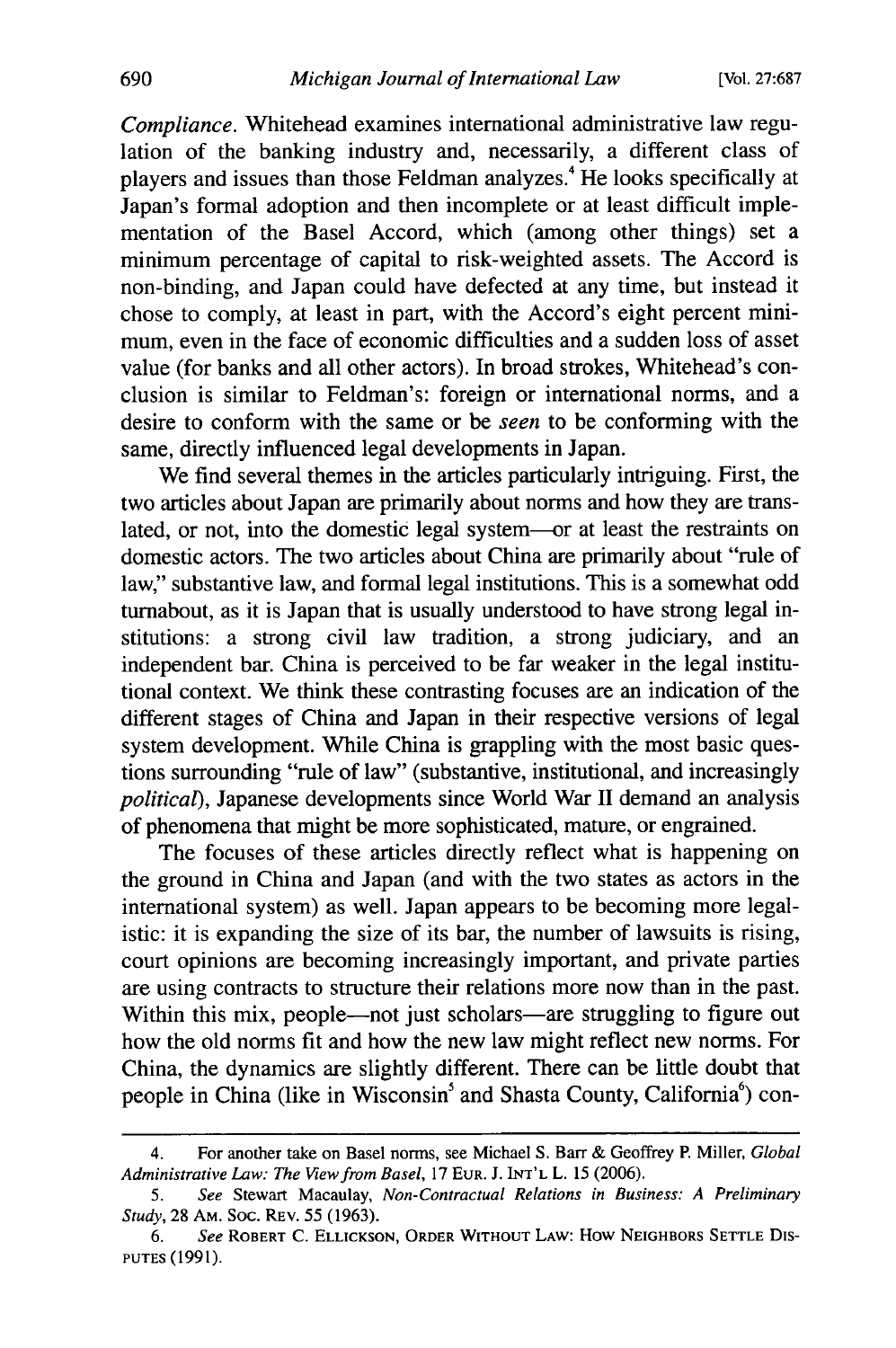tinue to rely heavily on norms to structure various kinds of relationsfamilial, economic, transactional, and so on-while at the same time diverting many interactions into the new legal system. Accordingly, Chinese people-and not just scholars, but Party members, government officials, commercial actors, legal professionals, and citizens-are attempting to determine how the law-a new variable introduced only in 1979 but increasingly present with the "legal construction" program and China's interaction with the world-fits into the preexisting scheme of norms.

Second, and perhaps most importantly, the authors in this issue propose differing but related mechanisms for domestic legal change in Japan and China and the relationship between that change and external forces. These external forces range across a wide spectrum, from foreign states intent on seeing domestic legal change in Japan and China inspired by pure "reform" goals (i.e., improving administration and governance, ensuring some notion of justice in the domestic system, and securing compliance with public international law obligations), to the everglobalizing international trade economy and capital markets, to those pushing a neoliberal "free markets under law" approach to economic development, and so on. The external agendas are many, just as the responses inside China and Japan are varied. To (over)simplify, Peerenboom reviews the interaction of foreign and domestic variables but seems to reassert the primacy of indigenous factors. Tanase points to the role of culture in determining which legal changes will "stick." Feldman focuses his attention on imported norms, and Whitehead focuses on "network norms" among large players and the desire for conformity, real or perceived. Who is right? We think a choice is unnecessary. All of these factors are important; the question for these and future scholars is simply the degree to which these factors matter in varied situations-always taking account of history, economic development, and cultural predispositions.

Third, we are struck at something the articles do not address: a concept which might tentatively be labeled "Asian law." As always, if we step back far enough from the painting, we can see patterns begin to form-a revelation of little surprise to those who know Japan's history of wide borrowing from China starting in the Tang Dynasty or China's more recent borrowing, specifically in the legal sphere, from Japan (incorporating, in turn, German civil law). Still, we find little that can be positively identified as "Asian" in these pieces: what is definitively "Asian" about Peerenboom's adjudicative committees, Feldman's tobacco use and regulation, Whitehead's participation in capital adequacy norms, or Tanase's judicial bureaucracy? In each case, the broad outlines of underlying "Asian" norms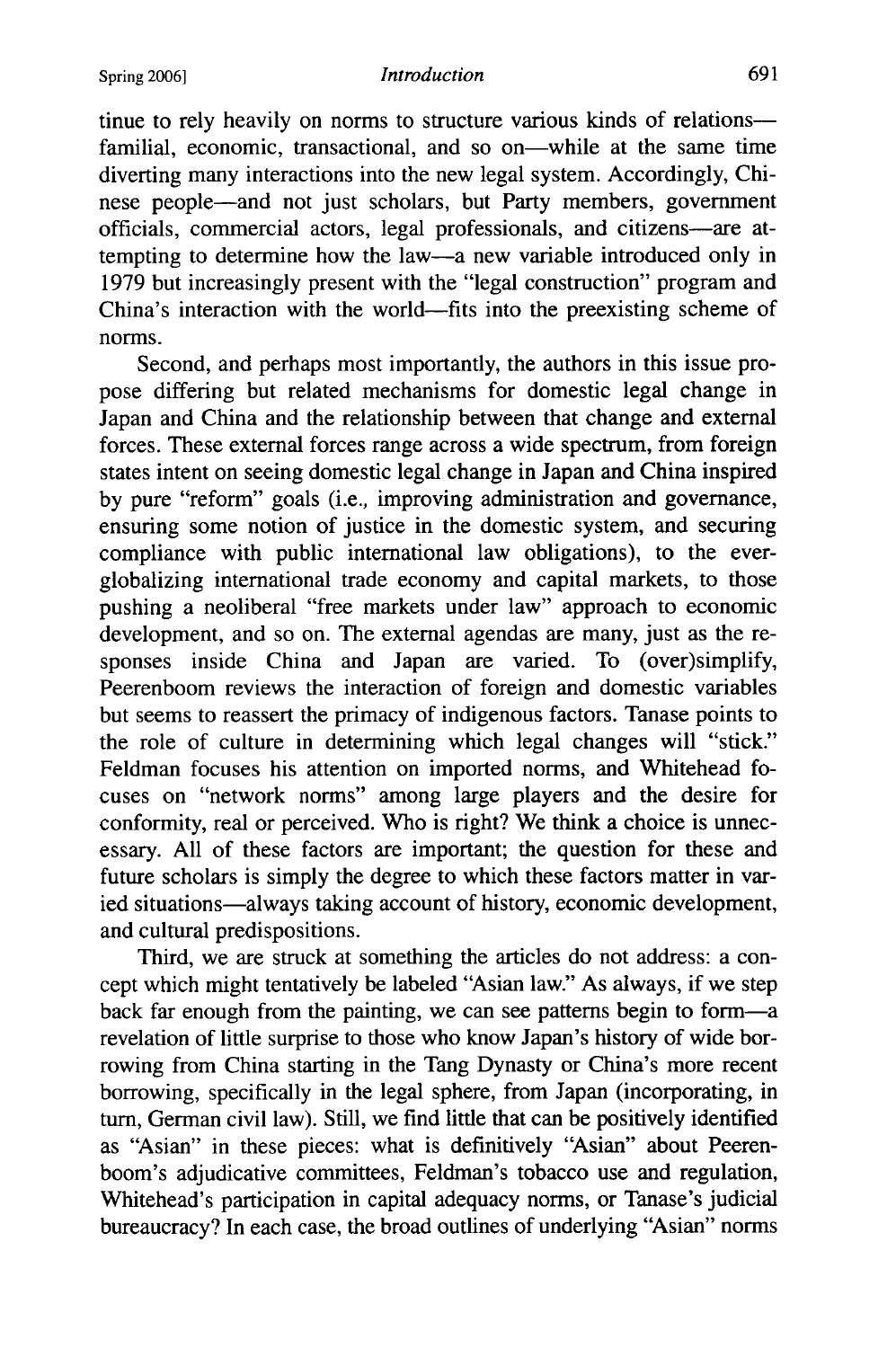are identifiable, and authors like Tanase rightly focus our attention on deeper issues like the Japanese judiciary's respect for what he calls society's "autonomous ordering." But in each situation described in these articles lies a deeper lesson on which the authors agree: the relations of law and norms in Japan and China are anything but simple. Feldman's description of the importation into Japan of norms against smoking is necessarily more complex than explanations that rely on politics or economics alone. Tanase finds that "informed by modem critical theory, we in modern states view our law in a much more complicated manner."<sup>7</sup> Whitehead notes that "[d]ifferent actors may interpret compliance with, or defection from, a global standard differently."8 And Peerenboom finds that at least in China, descriptive metaphors meant to describe the establishment of the rule of law "fail to capture the complexity of the situation."<sup>9</sup>

For some readers, this acknowledgment of complexity might sound like academic capitulation, a throwing up of hands when faced with the inability to accurately analyze and concoct coherent theses. We should keep in mind, however, that each of the authors is battling against some relatively deep-seated-and simplistic-views about Japan and China and their respective encounters with law. These wrong-headed ideas might include well-known refrains such as "Confucian China will/will not respect the rule of law" or "decisions about law in Japan are guided by norms of harmony." What each of these pieces brings us, then, is not just a more complex picture of law and norms in Japan and China but a more accurate one, informed by empirics, specific case examples, and appropriately tentative theory (or at least questions to ask that help divine theoretical constructs). Equally important, these articles try to tease out the true, observable relationship between the developing Chinese legal system and the far more established Japanese legal system, as well as the external orders (public, private, financial, commercial, or humanitarian) that unavoidably have some direct impact on the two systems. These efforts help elucidate both the past and the present, and they might have predictive value as well.

Now that the editors of the *Michigan Journal of International Law* have gathered this related scholarship in one place, what shall we do with it? First, we hope that policymakers, academics, and legal professionals-and not just those focusing on China and Japan-will study

<sup>7.</sup> Takao Tanase, Global Markets and *the Evolution of Law in China and Japan,* 27 MICH. J. **INT'L** L. 873, **893** (2006).

<sup>8.</sup> Charles K. Whitehead, *What's Your Sign-International Norms, Signals, and Compliance,* 27 MICH. J. **INT'L** L. 695, 741 (2006).

<sup>9.</sup> Randall Peerenboom, *What Have We Learned About Law and Development? Describing, Predicting, and Assessing Legal Reforms in China,* 27 MICH. J. **INT'L** L. 823, 862 (2006).